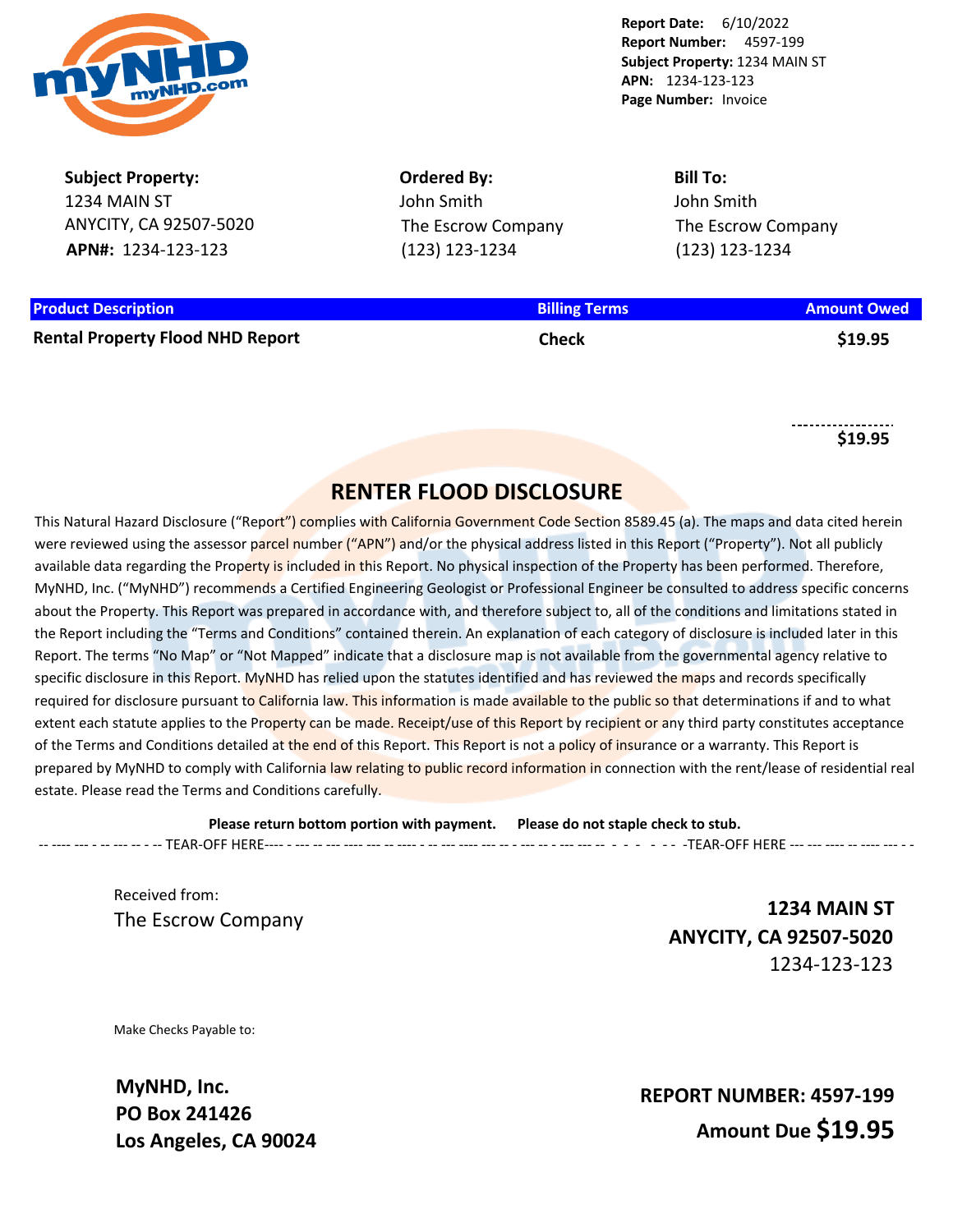



**Report Date:** 6/10/2022 **Report Number:** 4597-199 **Subject Property:** 1234 MAIN ST **APN:** 1234-123-123 **Page Number:** 1 **(Signature Page)**

## **Rental Property Flood Disclosure**

APN: 1234-123-123 ADDRESS: 1234 MAIN ST ANYCITY, CA 92507-5020

In accordance with section 8589.45. (a) In every lease or rental agreement for residential property entered into on or after July 1, 2018, the owner or person offering the property for rent shall disclose to a tenant, in no smaller than eight-point type, the following:

- $(1)$  That the property is located in a special flood hazard area or an area of potential flooding, if the owner has actual knowledge of that fact. For purposes of this section, "actual knowledge" includes the following:
	- (A) The owner has received written notice from any public agency stating that the property is located in a special flood hazard area or an area of potential flooding.
	- $(B)$  The property is located in an area in which the owner's mortgage holder requires the owner to carry flood insurance. (C) The owner currently carries flood insurance.
- (2) That the tenant may obtain information about hazards, including flood hazards, that may affect the property from the Internet Web site of the Office of Emergency Services. The disclosure shall include the Internet Web site address for the MyHazards tool maintained by the office. ([http://](http://myhazards.caloes.ca.gov/)

[myhazards.caloes.ca.gov/](http://myhazards.caloes.ca.gov/))

- (3) That the owner's insurance does not cover the loss of the tenant's personal possessions and it is recommended that the tenant consider purchasing renter's insurance and flood insurance to insure his or her possessions from loss due to fire, flood, or other risk of loss.
- (4) That the owner is not required to provide additional information concerning the flood hazards to the property and that the information provided pursuant to this section is deemed adequate to inform the tenant.

#### **SPECIAL FLOOD HAZARD AREAS [View Map](https://www.mynhd.com/hazardmaps/1846077/844305)** SUBJECT PROPERTY  $\boxed{x}$  IS  $\boxed{ }$ **IS IS NOT** LOCATED IN A SPECIAL FLOOD HAZARD AREA

Special Flood Hazard Areas have been mapped by the Federal Emergency Management Agency (FEMA) on their Flood Rate Insurance maps. Special Flood Hazard Areas are located with the 100 year flood plain and are designated as either Zone A (Inland area) or Zone V (Coastal areas). Flood insurance is required by lenders for properties located within a Zone A or Zone V.FEMA periodically removes a property or a group of properties from a Special Flood Hazard Area based on information provided by cities, counties, or homeowners. The revised status of the property or properties is provided in a Letter of Map Amendment (LOMA) or in a Letter of Map Revision (LOMR). A search for a specific LOMA or LOMR is outside the scope of this report. Please visit www.fema.gov to search for a specific LOMA or LOMR.

Irrespective of the FEMA determination as to whether the subject property is located in a special flood hazard area, the subject property may be subject to limitations on development due to concerns over potential flooding. If there are concerns relative to the viability of potential development on the subject property an inquiry should be made with the local building and safety department.

#### **AREAS OF POTENTIAL FLOODING FROM DAM FAILURES** [View Map](https://www.mynhd.com/hazardmaps/1846078/844305) SUBJECT PROPERTY  $\boxed{\chi}$  **IS**  $\boxed{\phantom{0}}$  **is not** located in a dam inundation zone

Maps have been prepared for most dams in the State of California that show the potential flooding areas due to dam failure. The maps are reviewed and approved by the California Office of Emergency Services. Local offices of emergency services have prepared evacuation plans in the areas affected by potential dam failure inundation.

#### **Dam Name(s):** Boxsprings

**THESE HAZARDS MAY LIMIT YOUR ABILITY TO TO OBTAIN INSURANCE, OR TO RECEIVE ASSISTANCE AFTER A DISASTER. THE MAPS ON WHICH THESE DISCLOSURES ARE BASED ESTIMATE WHERE FLOOD HAZARDS EXIST. THEY ARE NOT DEFINITIVE INDICATORS OF WHETHER OR NOT A PROPERTY WILL BE AFFECTED BY A FLOOD HAZARD. LANDLORD AND TENANTS MAY WISH TO OBTAIN PROFESSIONAL ADVICE REGARDING THOSE HAZARDS AND OTHER HAZARDS THAT MAY AFFECT THE PROPERTY.** 

| Signature of Owner   | Date |
|----------------------|------|
| Signature of Owner_  | Date |
| Signature of Tenant  | Date |
| Signature of Tenant_ | Date |